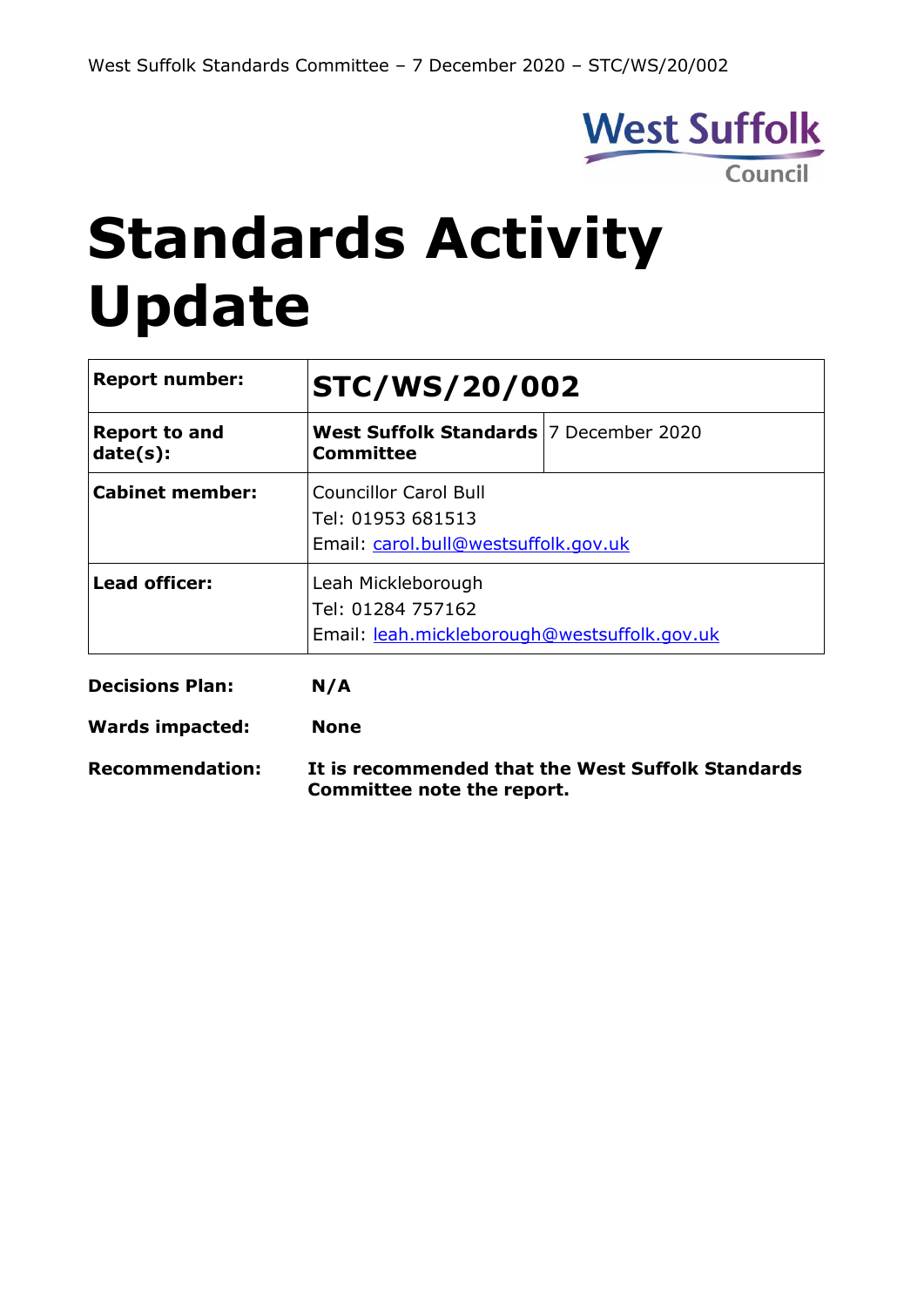# **1. Context to this report**

- 1.1 At each standing meeting of the Standards Committee, the Monitoring Officer provides an update on activity, including complaints received and considered in relation to parish, town and district councillors, as well as local and national developments related to the Committee's remit.
- 1.2 Due to the national coronavirus pandemic, and the need to focus Council resources on the most critical activities, the Standards Committee meeting originally scheduled for July 2020 did not take place (albeit an additional meeting was scheduled in August 2020 to consider the LGA's consultation on a new model Code of Conduct). Members of the Committee have been informally briefed on standards activity.

# **2. Proposals within this report**

#### **Standards Complaints**

2.1 The number of complaints considered in 2020/21 to date (at 12 November), and prior years, is set out below in **Table 1:**

| Year         | <b>Complaints</b><br><b>About:</b> | <b>Outcome</b><br>$- no$<br>breach | <b>Outcome</b><br>- breach | <b>Open</b><br>case | <b>Total</b>   |
|--------------|------------------------------------|------------------------------------|----------------------------|---------------------|----------------|
| 2020/21      | Parish                             | 8                                  | $\overline{2}$             | $\overline{4}$      | 14             |
|              | District                           | 3                                  | $\mathbf 0$                | $\overline{0}$      | 3              |
|              |                                    | 11                                 | $\overline{\mathbf{2}}$    | 3                   | 17             |
| 2019/20      | Parish                             | 9                                  | $\overline{2}$             | $\overline{0}$      | 11             |
|              | District                           | 5                                  | $\overline{2}$             | $\overline{0}$      | $\overline{7}$ |
|              |                                    | 14                                 | $\overline{\mathbf{4}}$    | $\mathbf 0$         | 18             |
| 2018/19      | Parish                             | 3                                  | $\mathbf{1}$               | 3                   | $\overline{7}$ |
|              | District                           | $\mathbf{1}$                       | $\mathbf{1}$               | $\overline{0}$      | $\overline{2}$ |
|              | Borough                            | $\overline{4}$                     | $\mathbf 0$                | $\overline{0}$      | $\overline{4}$ |
|              |                                    | 8                                  | $\overline{\mathbf{2}}$    | 3                   | 13             |
| 2017/18      | Parish                             | 11                                 | 3                          | $\overline{0}$      | 14             |
|              | <b>District</b>                    | $\mathbf{1}$                       | $\mathbf{1}$               | $\overline{0}$      | $\overline{2}$ |
|              | Borough                            | $\overline{4}$                     | $\mathbf{1}$               | $\overline{0}$      | 5              |
| <b>Total</b> |                                    | 16                                 | 5                          | $\mathbf 0$         | 21             |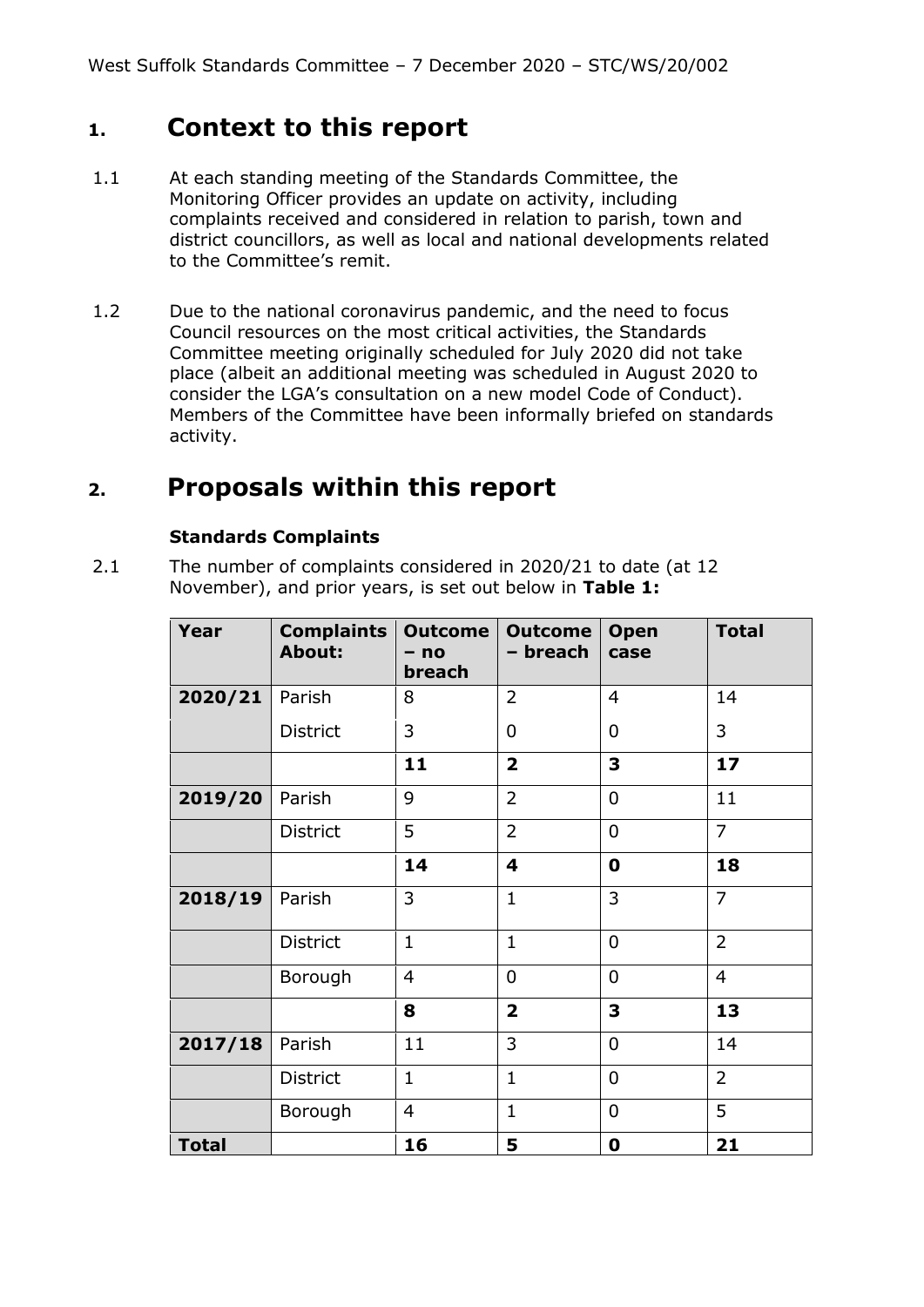- 2.2 It is a matter of public knowledge that in June 2020 the Council received a significant number of complaints in relation to the social media posts of former Councillor Frank Warby. In total, 85 complaints were received. In order to provide proper comparatives this has been included in table 1 as a single complaint, as the issues raised in each complaint were substantively the same. As Councillor Warby resigned before a conclusion could be reached, this is included as "no breach". The figures for "no breach" also include a second case where a Parish Councillor resigned before a conclusion can be reached. Where this arises, in line with our retention for standards complaints, the details are retained on file for three years.
- 2.3 The Standards Committee would usually receive an exempt appendix detailing cases considered. Some of the complaints considered during the year are now a matter of public record, and therefore it is not legitimate to uphold the exemption. We have therefore provided two appendices: **Appendix A** provides details of those cases which are in the public domain, and **Exempt Appendix B** provides details of those cases which are not in the public domain.

#### **Trends in Standards Cases**

2.4 Since the Monitoring Officer commenced in post in February 2017, there has been a strong trend that complaints have related to a small number of organisations. This position has changed during the current year, as Table 2 below shows:

|                                                | Proportion of<br>complaints<br>February 2017-March<br>2020 | Proportion of<br>complaints April 2020<br>to 6 November 2020 |
|------------------------------------------------|------------------------------------------------------------|--------------------------------------------------------------|
| West Suffolk or its<br>predecessor Councils    | 32%                                                        | 18%                                                          |
| 4 town councils                                | 61%                                                        | 29%                                                          |
| Other town councils<br>and all parish councils | 7%                                                         | 53%                                                          |

In essence, more than half of the complaints received have been in relation to councillors of parish or town councils who have not been subject of complaints before. Whilst it is pleasing the proportion of complaints in relation to the other organisations has reduced, it can also be challenging for those parishes who have not experienced this process before, or for some time. Whilst most of these cases are isolated, we are aware of one parish which has experienced particular challenges, as is set out in **Exempt Appendix B**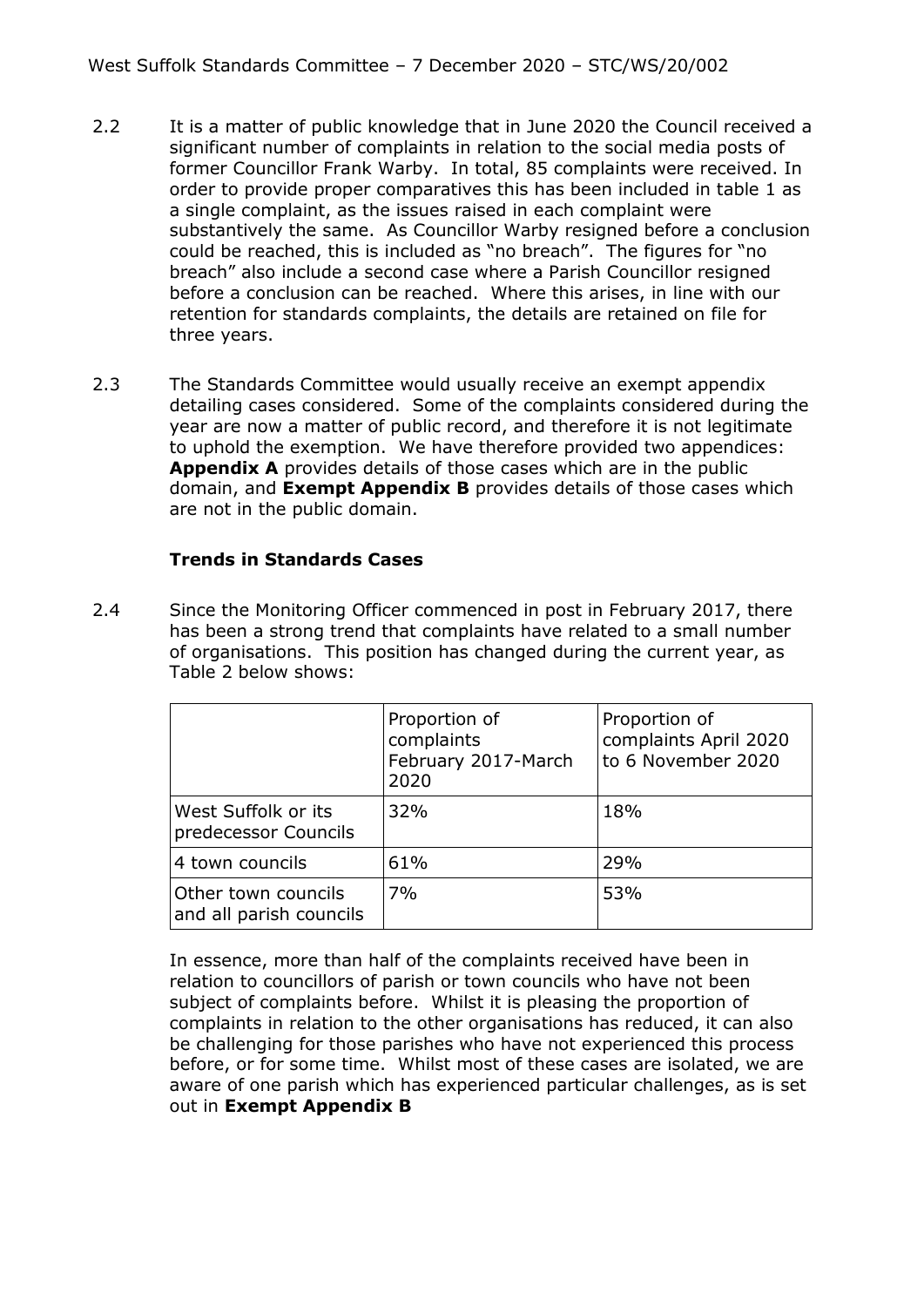- 2.5 Complaints can be submitted by members of the public; councillors, and public officials such as members of staff. During 2018/19, we noted that there was a significant trend for complaints to be raised by Councillors against their fellow Councillors; this accounted for 83% of complaints received during that year. Whilst there was a variety of reasons for this, we were particularly concerned that this may in part be due to Councillors believing that the Standards process was the "correct" way in which to address such concerns rather than seeking to work with their colleagues to resolve their issues.
- 2.6 In practice, the Standards process is the route through which people can raise the most serious concerns about the conduct of Councillors. Where there are disagreements of opinion between Councillors, in most cases it is more effective to resolve these through discussion and conciliation between the parties concerned rather than using the Standards process. In some cases, the standards process was actually contributing to an escalation of issues with a number of counter-complaints being submitted.
- 2.7 With this in mind, in January 2020 we made revisions to our procedures to formalise an initial assessment phase. Now, on receipt of a complaint, the Monitoring Officer reviews to assess the merits of the complaint. Where there are disputes between Councillors, in the first instance they will be encouraged to resolve these, potentially using the support of their groups (for District Councillors) or their Chair and Clerk (Parish and Town Councils). In addition, the Monitoring Officer may also filter complaints at this stage where, for example, there is a lack of evidence to support the Councillor being in capacity at the time of the incident.
- 2.8 Of the 13 complaints resolved during 2019/20, two were closed as the Councillor resigned. Seven were closed following the initial assessment, and four were formally assessed. Of the seven closed at initial assessment, two were referred back to the parish/town council to take action to resolve the issues involved; two were closed as the Councillor was clearly not in capacity at the time the incident occurred and in the other three cases it was unlikely there would be further evidence to substantiate the complaint. Further details are set out in **Exempt Appendix B** for each case.
- 2.9 One complaint (which had been concluded at the initial assessment stage) was referred by the complainant to the Local Government and Social Care Ombdusman as they were dissatisfied with the outcome. The Ombudsman declined to investigate the complaint.

#### **National standards developments**

2.10 In January 2019, the Committee for Standards in Public Life (CfSPL) issued a report on Ethical Standards in Local Government. At that time, the Standards Committee considered the report's findings and how the Council's procedures correlated to the best practice recommendations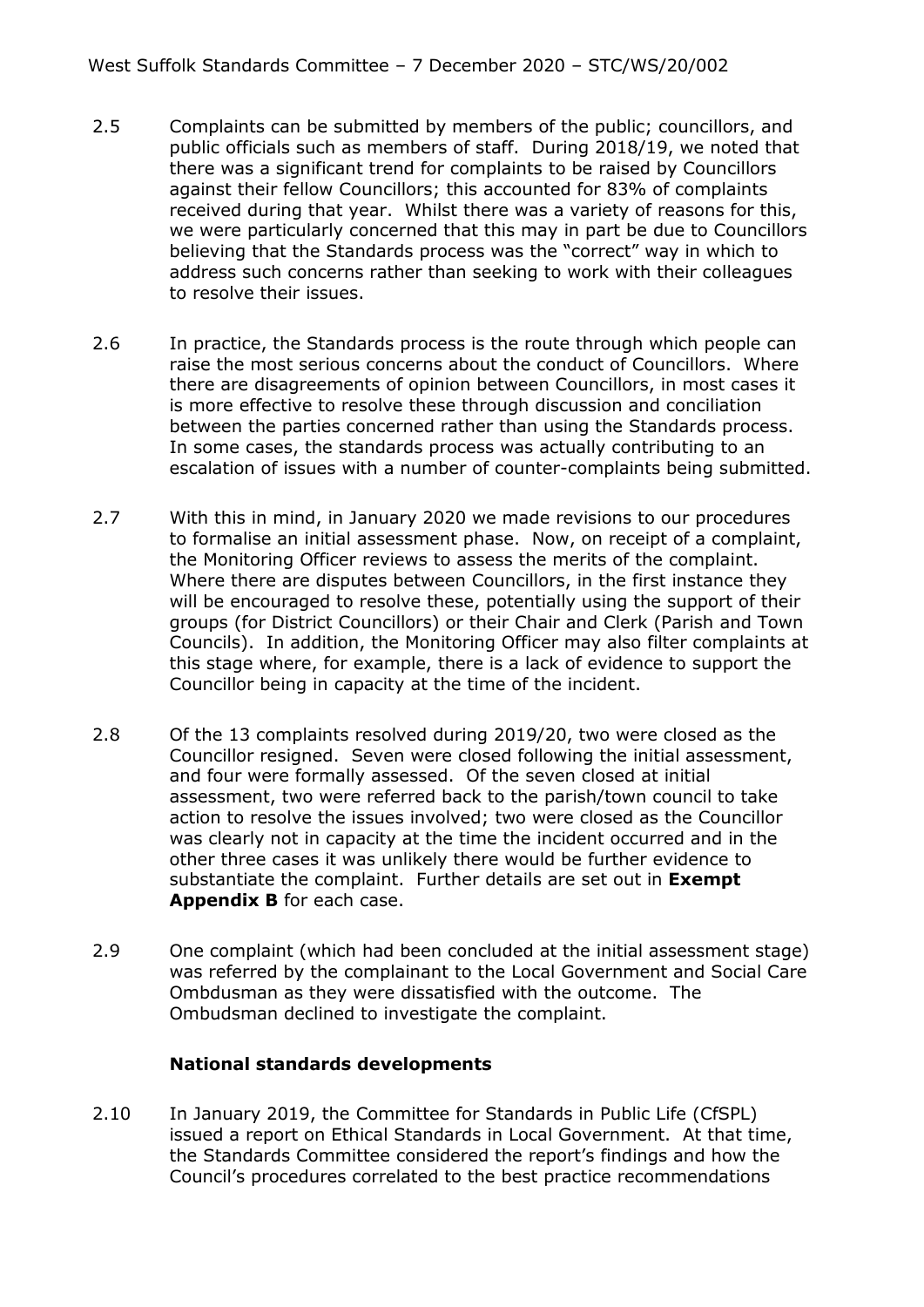made by the CfSPL. It was identified that the most important recommendations of the CfSPL would require changes to the law in order to be brought into effective, such as the suggestion that authorities should have power to suspend Councillors for the most serious breaches of the Code of Conduct.

- 2.11 At this stage, the Government is yet to respond to the CfSPL's report. In July, the Chair of the CfSPL wrote to the Secretary of State, Rt Hon Robert Jenrick MP, to understand when a response may be received. It is not known whether a response was received to that letter.
- 2.12 Meanwhile, the CfSPL wrote to all local authorities to understand their response to the best practice recommendations. The response from West Suffolk Council, which is consistent with the responses previously provided to the Standards Committee, is attached at **Appendix C.**
- 2.13 At its last meeting, the Committee considered the Local Government Association's (LGA) consultation on a proposed draft national model code of conduct. In early November, the LGA wrote to local authorities to confirm that over 1600 responses had been received to their consultation; a revised draft had been produced and considered at the LGA Councillor Forum on 22 October. It is expected a final draft will be submitted to the LGA Board for approval on 3 December and accompanying guidance on the Code will follow.
- 2.14 Once the final document has been received, we will need to consider whether West Suffolk wishes to adopt this code. At present, all local government bodies within Suffolk have adopted the same code as it helps ensure councillors and the public can expect a consistent set of behaviours from elected representatives.
- 2.15 In August, Transparency International published a review into planning practices throughout England. This highlighted a range of concerns regarding practices operating and potential improvements, particularly with regards to codes of practice for members of planning committees. Whilst we are largely compliant with best practice as highlighted in the review there are some potential improvements that could be made to our Code in light of the report, and recent caselaw, which will be considered by the constitution review group on 9 November.

#### **Local standards developments**

2.16 During August, the Monitoring Officer provided several virtual briefings to Councillors on matters including IT security, Conflicts of Interest and social media. Each briefing had strong links to the code of conduct and were recorded, so those members unable to attend could watch afterwards.